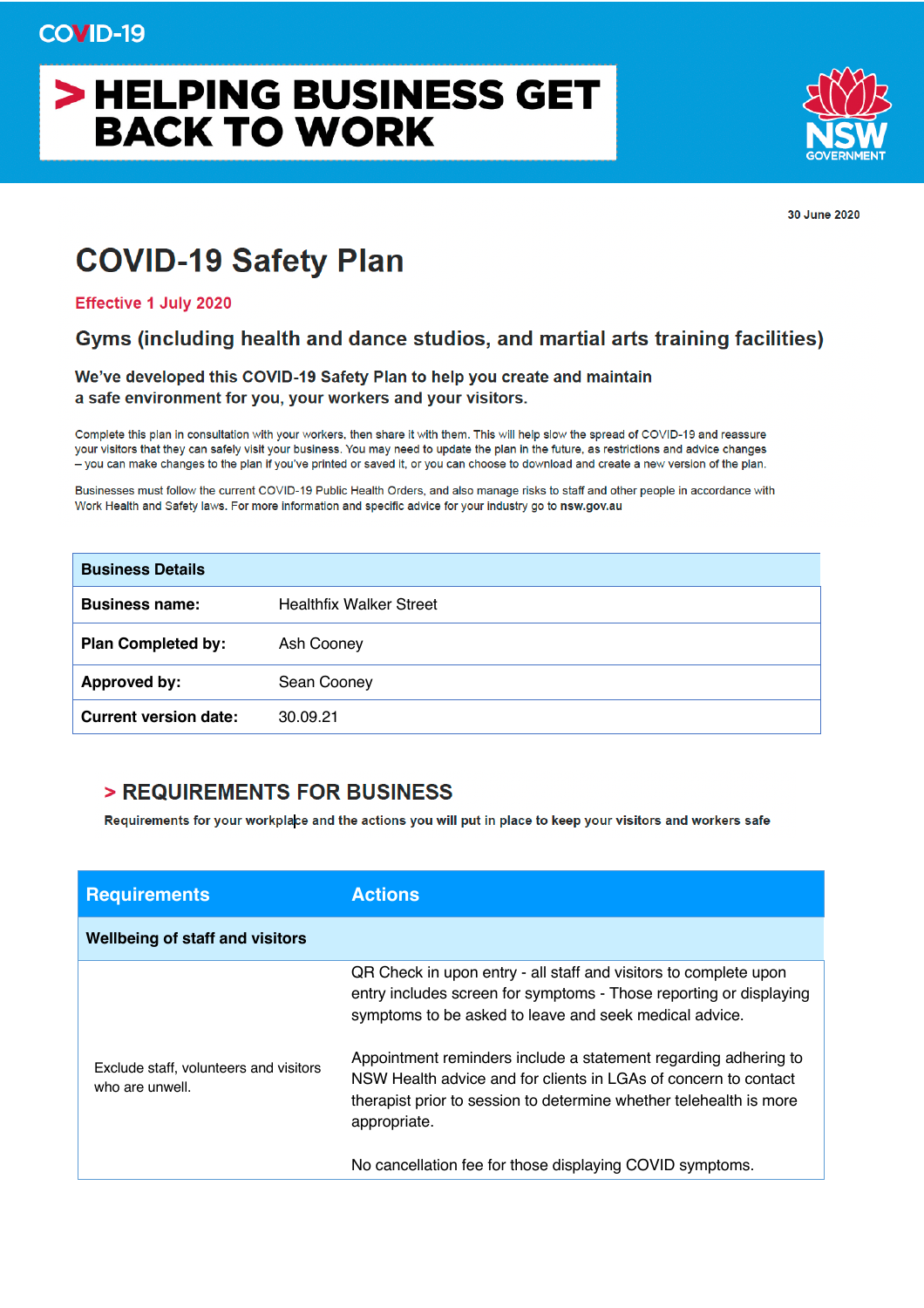|                                                                                                              | We will continue to offer outdoor training for at risk clients, those<br>who are not double vaccinated and those not comfortable coming<br>into the gym.                                                                                                                                                                                                   |
|--------------------------------------------------------------------------------------------------------------|------------------------------------------------------------------------------------------------------------------------------------------------------------------------------------------------------------------------------------------------------------------------------------------------------------------------------------------------------------|
|                                                                                                              | All gym/exercise clients will need to provide proof of double<br>vaccination status to attend, we're asking for this in advance of the<br>facility re-opening and will be recording on their client file their<br>vaccination status. If they have not provided this in advance they<br>will be required to show proof of vaccination to enter facilities. |
|                                                                                                              | Request that non-vaxed clinical clients provide negative COVID<br>test 3 days prior to their appointment or to use telehealth.                                                                                                                                                                                                                             |
|                                                                                                              | If team members feel unwell, they should tell their direct manager<br>and then promptly leave work if it is safe to do so. Symptoms to<br>look out for: fever, cough, sore throat and shortness of breath -<br>Please follow the Personal Leave Procedure - COVID related<br>leave from here.                                                              |
|                                                                                                              | Video training saved in One Drive - COVID file                                                                                                                                                                                                                                                                                                             |
|                                                                                                              | All staff have completed certificate COVID19 Infection control<br>training & COVID19 Gym certificate                                                                                                                                                                                                                                                       |
| Provide staff and volunteers with<br>information and training on COVID-<br>19, including when to get tested, | Reception team trained on screening for clients – unwell & from<br>LGAs of concern/hotspots                                                                                                                                                                                                                                                                |
| physical distancing and cleaning, and<br>how to manage a sick visitor.                                       | Staff have been required to get double vaccinated prior to 11 <sup>th</sup><br>October so that we can open our gym facilities as per NSW health<br>guidelines. We have proof of all staff double vaccination status.                                                                                                                                       |
|                                                                                                              | Staff to report any concerns regarding COVID safety to a Manager<br><b>ASAP</b>                                                                                                                                                                                                                                                                            |
|                                                                                                              | Staff are referred to Heather Wilson for leave entitlements                                                                                                                                                                                                                                                                                                |
| Make staff aware of their leave<br>entitlements if they are sick or<br>required to self-isolate.             | Staff to report on outcome of COVID test prior to resuming work<br>after a period of isolation or required testing.                                                                                                                                                                                                                                        |
| Display conditions of entry (website,<br>social media, venue entry).                                         | Signs displayed in clinic and our response to COVID is displayed<br>on our website                                                                                                                                                                                                                                                                         |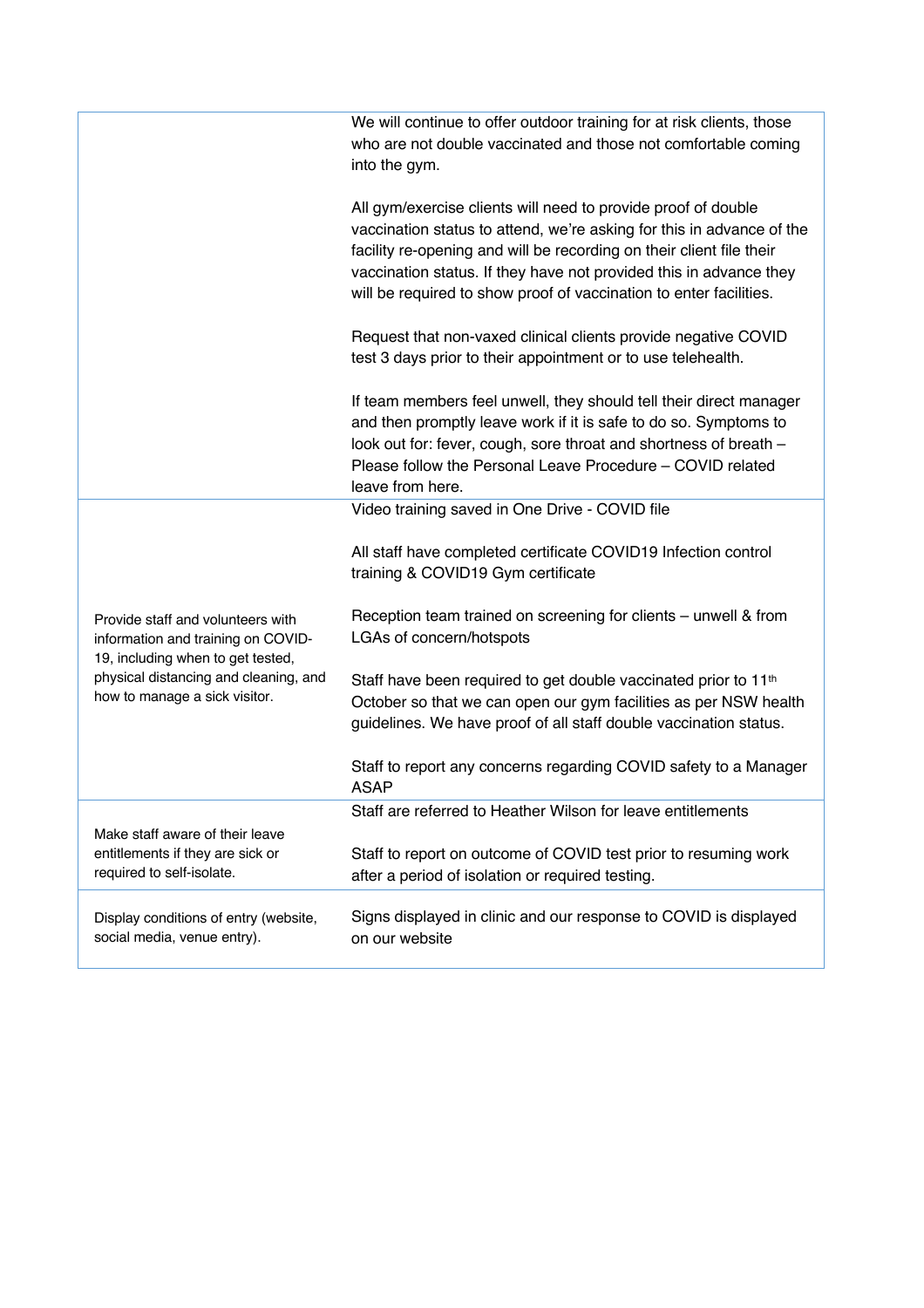| <b>Requirements</b>                                                                                                                                                                                                           | <b>Actions</b>                                                                                                                                                                                                                                                                                                                                                                                                      |  |  |
|-------------------------------------------------------------------------------------------------------------------------------------------------------------------------------------------------------------------------------|---------------------------------------------------------------------------------------------------------------------------------------------------------------------------------------------------------------------------------------------------------------------------------------------------------------------------------------------------------------------------------------------------------------------|--|--|
| <b>Physical distancing</b>                                                                                                                                                                                                    |                                                                                                                                                                                                                                                                                                                                                                                                                     |  |  |
|                                                                                                                                                                                                                               | No of people monitored through client bookings and sign in sheet<br>Clients encouraged to use telehealth services when booking                                                                                                                                                                                                                                                                                      |  |  |
|                                                                                                                                                                                                                               | Reception team rostered at minimum capacity to limit staff on site                                                                                                                                                                                                                                                                                                                                                  |  |  |
| Ensure the number of people in a<br>facility does not exceed one person<br>per 4 square metres of space                                                                                                                       | No support persons permitted to treatment rooms to ensure<br>physical distancing is adhered to unless there is a medical reason<br>for this.                                                                                                                                                                                                                                                                        |  |  |
| (excluding staff).                                                                                                                                                                                                            | Mask are mandatory except if due to a medical condition or if<br>required to be removed for treatment. If a medical condition is<br>present client must present medical certificate in support of this.<br>disposable masks are available at Healthfix and should be changed<br>every few hours, or peoples own masks can be worn and should be<br>washed daily. All clients to wear masks, until their exercising. |  |  |
| Ensure gym or recreation classes or<br>sport activities have no more than 20<br>participants, plus the instructor and<br>any assistants, per space that<br>complies with one participant per 4<br>square metres. There may be | For fully vaccinated clients: Gyms and indoor recreation facilities<br>can open under the one person per 4sqm rule and can offer<br>classes for up to 20 people. Masks: we expect these will be<br>required at all times except when vigorous exercise is being<br>undertaken.                                                                                                                                      |  |  |
| multiple classes in a room if there is<br>sufficient space to accommodate this<br>and the classes remain separate.<br>Ensure participants maintain 1.5<br>metres physical distance where                                      | Our limits at Healthfix North Sydney : 141 people, 20 in a class<br>Team members to use verbal ques as much as possible with<br>clients, and only get closer than 1.5 metres if they need to for client                                                                                                                                                                                                             |  |  |
| practical.<br>Move or block access to equipment                                                                                                                                                                               | treatment or safety.<br>Signage on floor to indicate physical distances required to clients                                                                                                                                                                                                                                                                                                                         |  |  |
| to support 1.5 metres of physical<br>distance between people.<br>Ensure communal facilities such as                                                                                                                           |                                                                                                                                                                                                                                                                                                                                                                                                                     |  |  |
| showers, change rooms and lockers<br>have strategies in place to reduce<br>crowding and promote physical<br>distancing.                                                                                                       | Signage on display                                                                                                                                                                                                                                                                                                                                                                                                  |  |  |
| Where practical, stagger the use of<br>communal facilities. Strongly encourage<br>visitors to shower/change at home<br>where possible.                                                                                        | Signage on display                                                                                                                                                                                                                                                                                                                                                                                                  |  |  |
| Reduce crowding wherever possible<br>and promote physical distancing with<br>markers on the floor, including where<br>people are asked to queue.                                                                              | Physical markers on reception floor. Staff encouraged to maintain<br>1.5 metre social distancing at all times.                                                                                                                                                                                                                                                                                                      |  |  |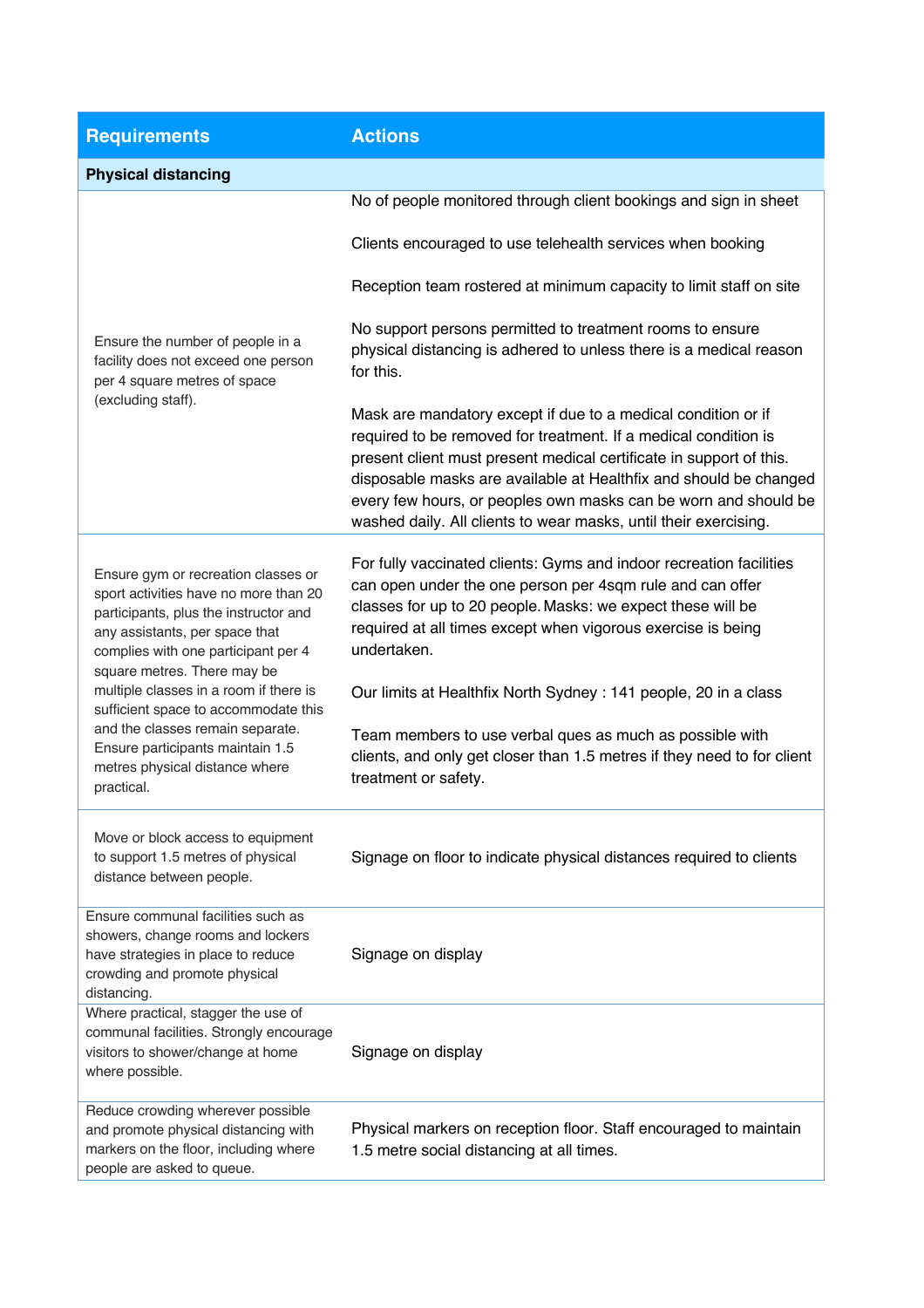| Have strategies in place to manage<br>gatherings that may occur immediately<br>outside the premises.     | Reception to request clients move on if there is a gathering<br>observed                                                                                                                                                |
|----------------------------------------------------------------------------------------------------------|-------------------------------------------------------------------------------------------------------------------------------------------------------------------------------------------------------------------------|
|                                                                                                          | All meetings to be held via telehealth where possible                                                                                                                                                                   |
| Use telephone or video platforms for<br>essential staff meetings where practical.                        | For team members working in the clinic, a maximum of two people<br>in a face to face meeting whilst adhering to social distancing. Any<br>additional team members involved in the meeting must do so via<br>telehealth. |
| Review regular business deliveries and<br>request contactless delivery and<br>invoicing where practical. | Contactless delivery requested                                                                                                                                                                                          |
|                                                                                                          | Delivery personnel to sign in use QR code upon entry                                                                                                                                                                    |

| <b>Requirements</b>                                                                                                                                                                    | <b>Actions</b>                                                                                                                                                                                                                                                                                              |
|----------------------------------------------------------------------------------------------------------------------------------------------------------------------------------------|-------------------------------------------------------------------------------------------------------------------------------------------------------------------------------------------------------------------------------------------------------------------------------------------------------------|
| <b>Hygiene &amp; Cleaning</b>                                                                                                                                                          |                                                                                                                                                                                                                                                                                                             |
|                                                                                                                                                                                        | Hand washing and general hygiene posters displayed.                                                                                                                                                                                                                                                         |
| Adopt good hand hygiene practices.                                                                                                                                                     | We recommend washing your hands for at least 20 seconds with<br>soap and water, and when this is not possible use hand sanitiser.<br>Avoid touching your eyes, nose and mouth. Please couch or<br>sneeze into your elbow or a tissue if not wearing a mask,<br>immediately dispose of the tissue after use. |
|                                                                                                                                                                                        | When arriving at work please clean your hands on arrival and then<br>frequently throughout your day.                                                                                                                                                                                                        |
|                                                                                                                                                                                        | Discussions held in grand rounds                                                                                                                                                                                                                                                                            |
| Ensure hand sanitiser is accessible<br>at the venue entry and throughout                                                                                                               | Hand sanitiser provided at reception desk for entry/exit and in<br>treatment rooms, on gym floor, and at outdoor training venues                                                                                                                                                                            |
| the facility or ground.                                                                                                                                                                | Checked daily with cleaning checklist                                                                                                                                                                                                                                                                       |
| Ensure bathrooms are well stocked<br>with hand soap and paper towels or<br>hand dryers. Consider providing<br>visual aids above hand wash basins<br>to support effective hand washing. | Cleaning checklist competed daily, signage on display on<br>handwashing                                                                                                                                                                                                                                     |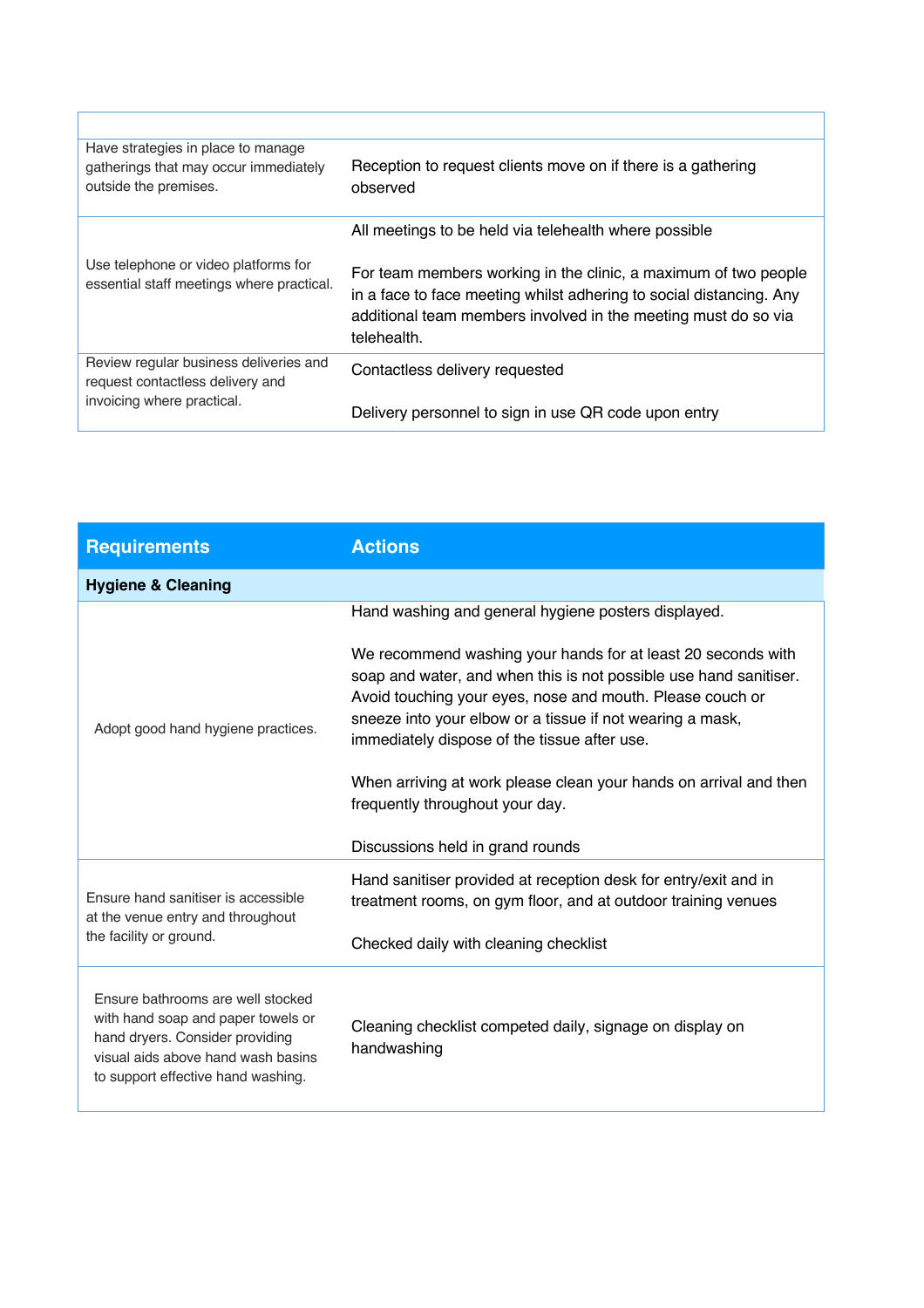|                                                                                                                                                                                                                                                                               | Gym terms and conditions inform clients                                                                                                                           |
|-------------------------------------------------------------------------------------------------------------------------------------------------------------------------------------------------------------------------------------------------------------------------------|-------------------------------------------------------------------------------------------------------------------------------------------------------------------|
| Encourage visitors to bring their own<br>water bottle, sweat towels and<br>exercise mats.                                                                                                                                                                                     | Team to encourage clients to bring a full water bottle from home,<br>use of towels are mandatory.<br>Exercise mats wiped down with disposable wipes after use and |
|                                                                                                                                                                                                                                                                               | routinely cleaned - cleaning checklist                                                                                                                            |
| Clean frequently used indoor hard<br>surface areas, including children's play<br>areas, at least daily; first with detergent<br>and water, and then disinfect. Clean<br>frequently touched areas and surfaces,<br>including in communal facilities, several<br>times per day. | Cleaning checklist completed daily - am and pm cleans for high use<br>areas.                                                                                      |
|                                                                                                                                                                                                                                                                               | Please be extra attentive in cleaning up after yourself when using<br>shared facilities such as bathroom and kitchen.                                             |
|                                                                                                                                                                                                                                                                               | Desk spaces to be kept clean of things from outside e.g. please do<br>not place your bag on the desk – use the floor or the provided<br>shelves                   |
| Clean areas used for high intensity<br>cardio classes with detergent and                                                                                                                                                                                                      | Wipes available for use                                                                                                                                           |
| disinfectant after each use.                                                                                                                                                                                                                                                  | Staff to ensure wiping down of equipment after use                                                                                                                |
| Reduce sharing of equipment where<br>practical and ensure these are cleaned<br>with detergent and disinfectant between<br>use.                                                                                                                                                | Staff to ensure equipment wiped down after use, on cleaning<br>checklist.                                                                                         |
| Ensure there is accessible<br>detergent/disinfectant and gloves for<br>visitors to use, should they wish.                                                                                                                                                                     | Disposable wipes available for throughout gym<br>Checked daily with cleaning checklist                                                                            |
| Disinfectant solutions need to be<br>maintained at an appropriate strength<br>and used in accordance with the<br>manufacturers' instructions                                                                                                                                  | Sanitiser available throughout gym<br>Checked daily with cleaning checklist                                                                                       |
| Staff are to wear gloves when cleaning<br>and wash hands thoroughly before and<br>after with soap and water.                                                                                                                                                                  | Disposable gloves available in stockroom                                                                                                                          |
| Encourage contactless payment<br>options.                                                                                                                                                                                                                                     | Stripe direct debit/credit card auth options for payment available                                                                                                |
| Ventilation                                                                                                                                                                                                                                                                   | Doors/Windows to be open where possible. Fans can be on but<br>should be directed to the floor or ceiling to avoid blowing air from<br>person to person           |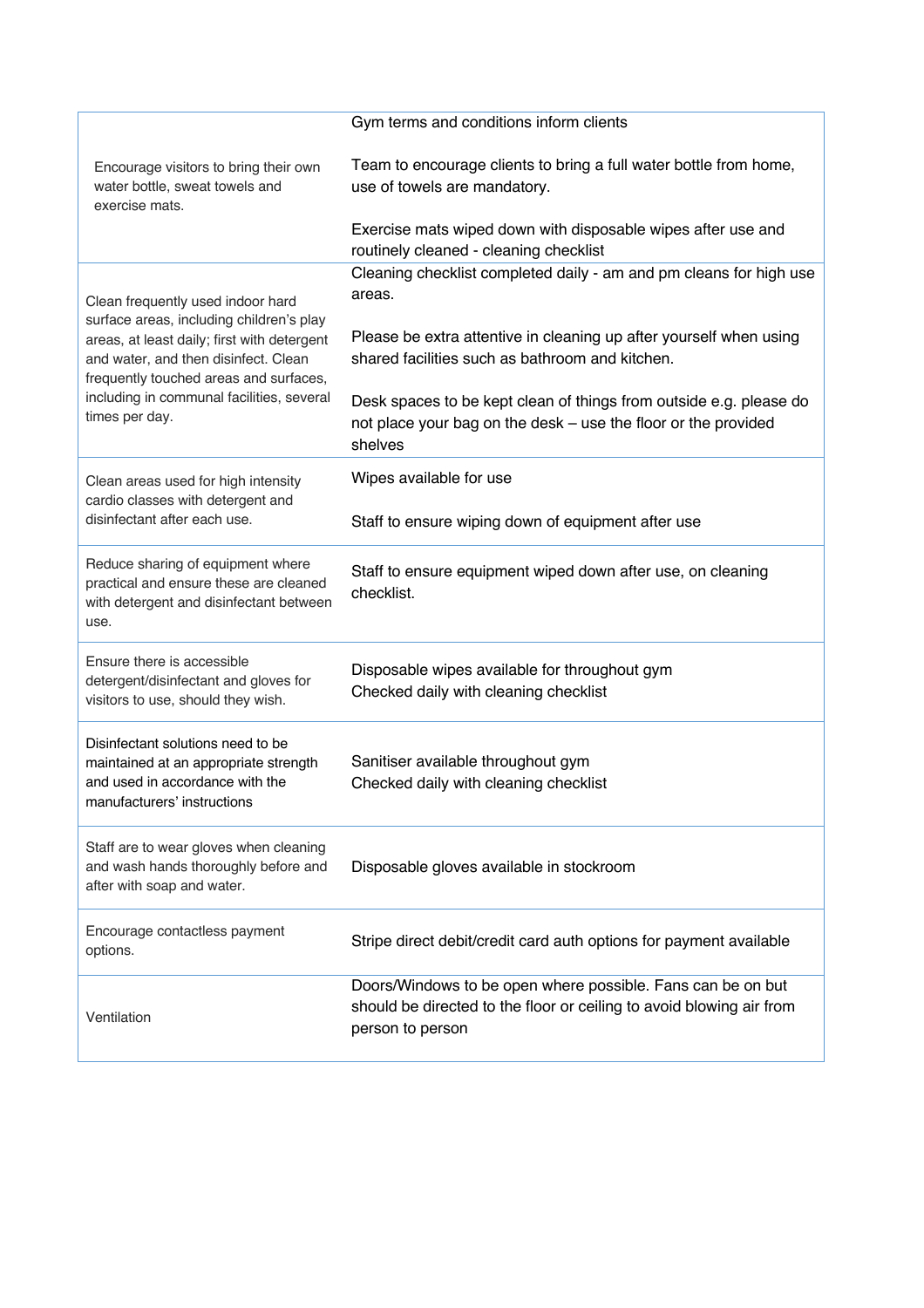| <b>Requirements</b>                                                                                                                                                                                                                                                                         | <b>Actions</b>                                        |
|---------------------------------------------------------------------------------------------------------------------------------------------------------------------------------------------------------------------------------------------------------------------------------------------|-------------------------------------------------------|
| <b>Record Keeping</b>                                                                                                                                                                                                                                                                       |                                                       |
| Keep a record of name and a mobile<br>number or email address for all staff.<br>volunteers, visitors and contractors for a<br>period of at least 28 days. Ensure<br>records are used only for the purposes<br>of tracing COVID-19 infections and are<br>stored confidentially and securely. | QR code completed for everyone upon entry             |
| Make your staff and visitors aware of<br>the COVIDSafe app and its<br>benefits to support contact tracing<br>if required.                                                                                                                                                                   | Email to staff requesting use of app                  |
| Cooperate with NSW Health if<br>contacted in relation to a positive<br>case of COVID-19 at your workplace,<br>and notify SafeWork NSW on 13 10<br>50.                                                                                                                                       | As required - key contacts Ash Cooney and Sean Cooney |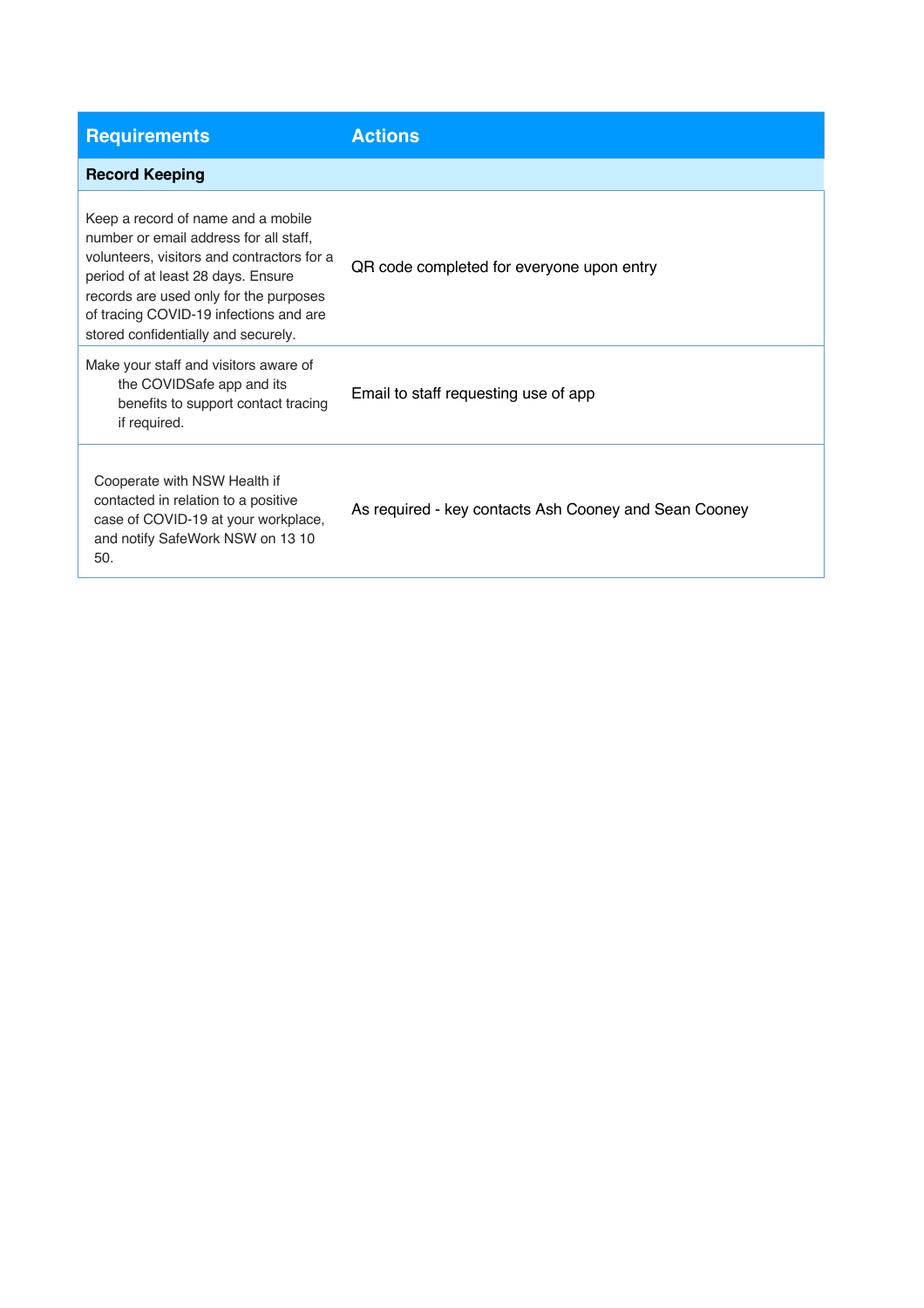### **Cleaning & Disinfecting**

Bins: Admin to put out for cleaners, cleaners empty, admin to replace bags

**Cleaning carried out by an external cleaning team twice per week**

- Vacuum all floors
- Clean bathroom floors
- Clean bathroom toilets, sink, bins, showers
- Storage shelves in gym
- Gym equipment including frames etc.

Please report any issues with cleaning to Sarah Fox.

#### **Equipment for cleaning/disinfecting**

**Disinfectant:** Hospital grade disinfectant, diluted at a ratio of 1:10 This is made up and is in spray bottles throughout Healthfix. Please allow the disinfectant to sit on the surface you're cleaning for at least 10 minutes.

**Sanitiser:** In each treatment room, office, reception desk, check-in station, gym floor

**Alcohol wipes:** in small round tubs, at the reception desk and in treatment rooms

Wow wipes: To be used with disinfectant to disinfect equipment, should be binned after use

**Reusable wipes:** To be used with disinfectant to disinfect equipment – can be reused, when looking dirty put in the wash basket and use a new clean one

**Disposable gloves:** Available in store room and treatment rooms can be used when cleaning and disposed of afterwards, if you don't use gloves please wash your hands after cleaning/disinfecting

**Soap:** Available in all toilets and the kitchen

**Paper towels:** Disposable towels for drying hands after cleaning